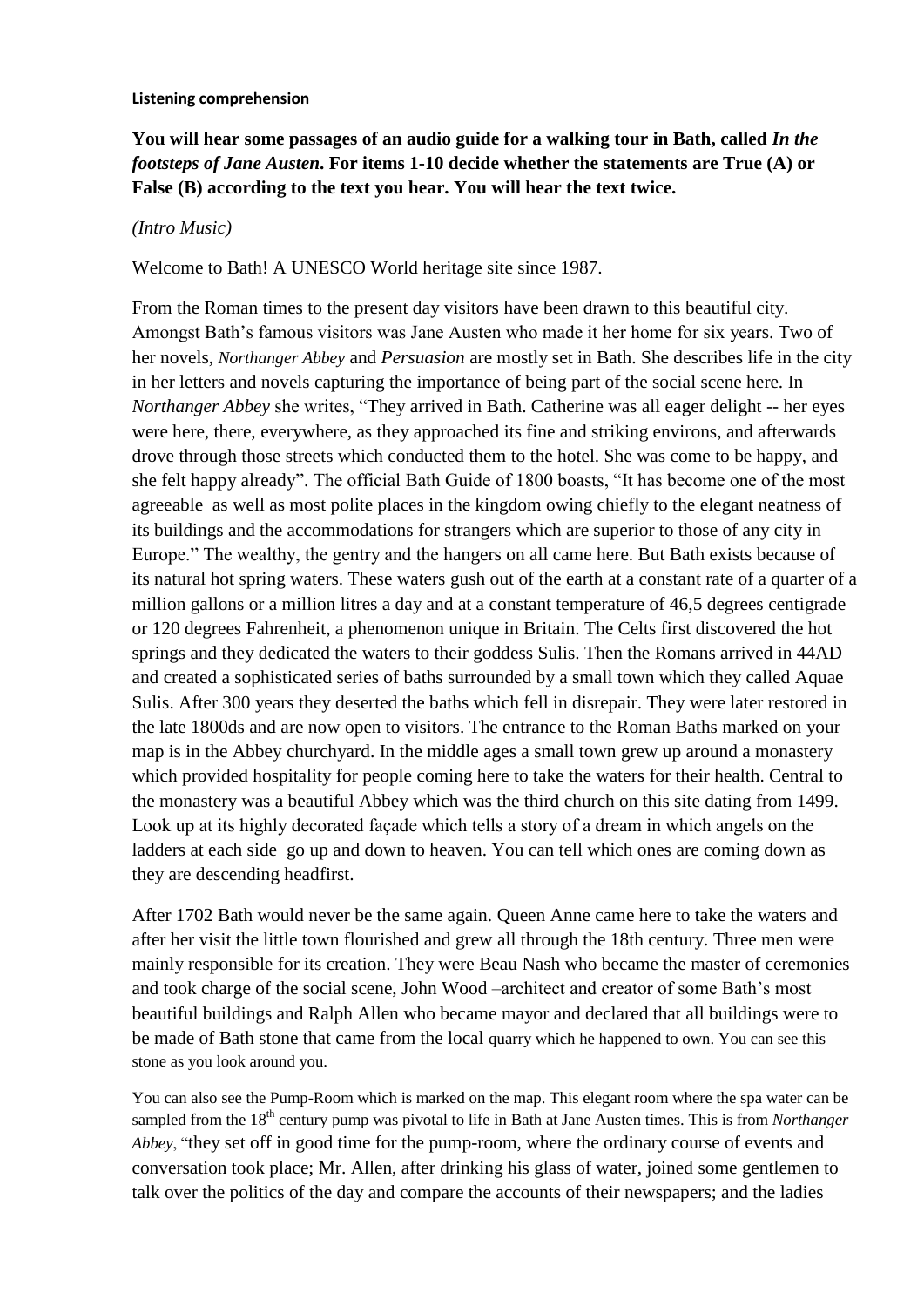walked about together, noticing every new face, and almost every new bonnet in the room." If you attended the pump-room your name was listed in the visitor's book and socially you had arrived. Today it's open for refreshments and you can still sample a glass of the spa water. To continue the tour, stand with your back to the Abbey. Walk straight on and underneath the colonnades. Turn left and take the first right into Bath street.

### *(pause 30 seconds)*

**Now listen to the text again.**

*(text repeated)*

**You have 30 seconds to finish the task.**

### *(pause 30 seconds)*

# **For items 11-15 listen to another passage and choose an option from A, B or C. You will hear the text twice.**

You should now be standing outside the Assembly Rooms designed by John Wood the Younger, which served as a gathering place for high society living in this part of town. The Assembly rooms previously known as the Upper Rooms were the scene of evening gatherings for dancing, gambling, card playing and refreshment which would have started around 6 pm and finish strictly at 11 pm. This timing had been set by Bath's original and famous master of ceremonies Beau Nash. It is referred to often in Jane Austen. "Have you yet honoured the Upper Rooms?", asks the dashing Henry Tilney of Catherine in *Northanger Abbey*. "Yes, Sir, I was there last Monday", she replies. Jane Austen herself went there many times and writes in a letter to her sister Cassandra, "I dressed myself as well I could and had all my finery much admired at home. Before tea it was a rather dull affair but after tea we cheered up. Tea newly introduced as a fashionable and expensive drink was the main refreshment taken during that period. Jane's mother also gives an interesting glimpse when she writes "The ball on Monday was not very full one. Not more than a thousand" Rebuilt after bomb damage in World War II the three elegant Georgian rooms which make up the Assembly Rooms have many uses today including as a concert venue during Bath Music Festival and a location for wedding parties. In the basement is the Museum of Costume displaying not only the latest fashions with the dress of the year, but also historic fashion including examples of silks and muslins like those described by Jane Austen. The Museum is open to visitors. In *Persuasion* Sir Walter Elliot lived in this part of town renting "a very good house in Camden place a lofty dignified situation, such as becomes a man of consequence;

### *(pause 30 seconds)*

# **Now listen to the text again.**

### *(text repeated)*

# **You have 30 seconds to finish the task and transfer all answers to the answer sheet.**

*(pause 30 seconds)*